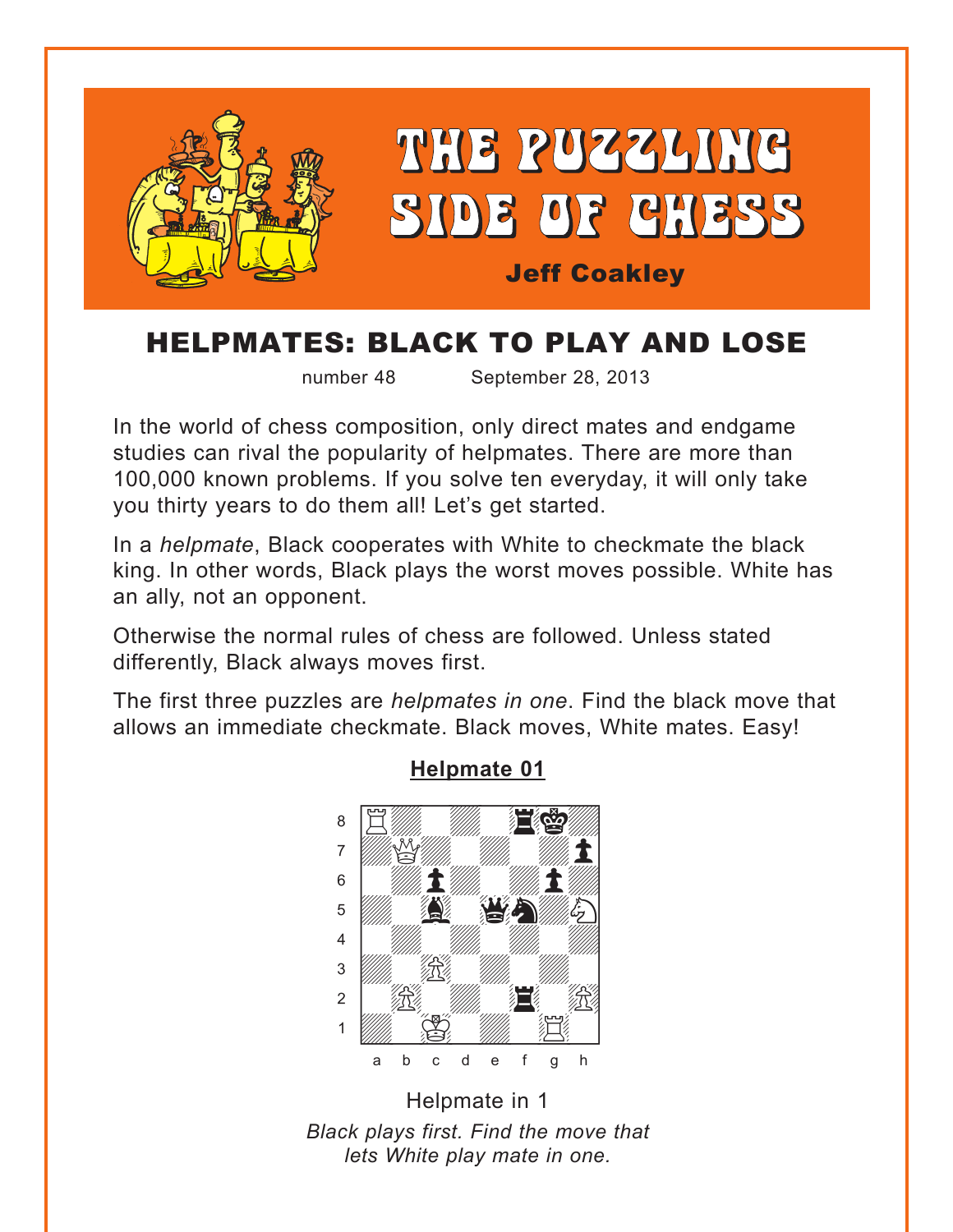# <span id="page-1-0"></span>*A Note on Notation*

One unusual thing about helpmates is the notation used for solutions. The convention is to write Black's move first, right after the move number, followed by White's move. The opposite of standard notation.

For example, in helpmate notation, 1.f5 e4 2.g5 Qh5# means that Black plays pawn to f5 and White answers with pawn to e4. Black then pushes pawn to g5 and White mates with queen to h5.



**[Helpmate 02](#page-8-0)**

Helpmate in 1 *Black plays first. Find the move that lets White play mate in one.* 



*Hyperlink Express.* For a quick trip to the solution section, click on the underlined title above the diagrams. To return to the puzzle, click on the title above the solution diagram.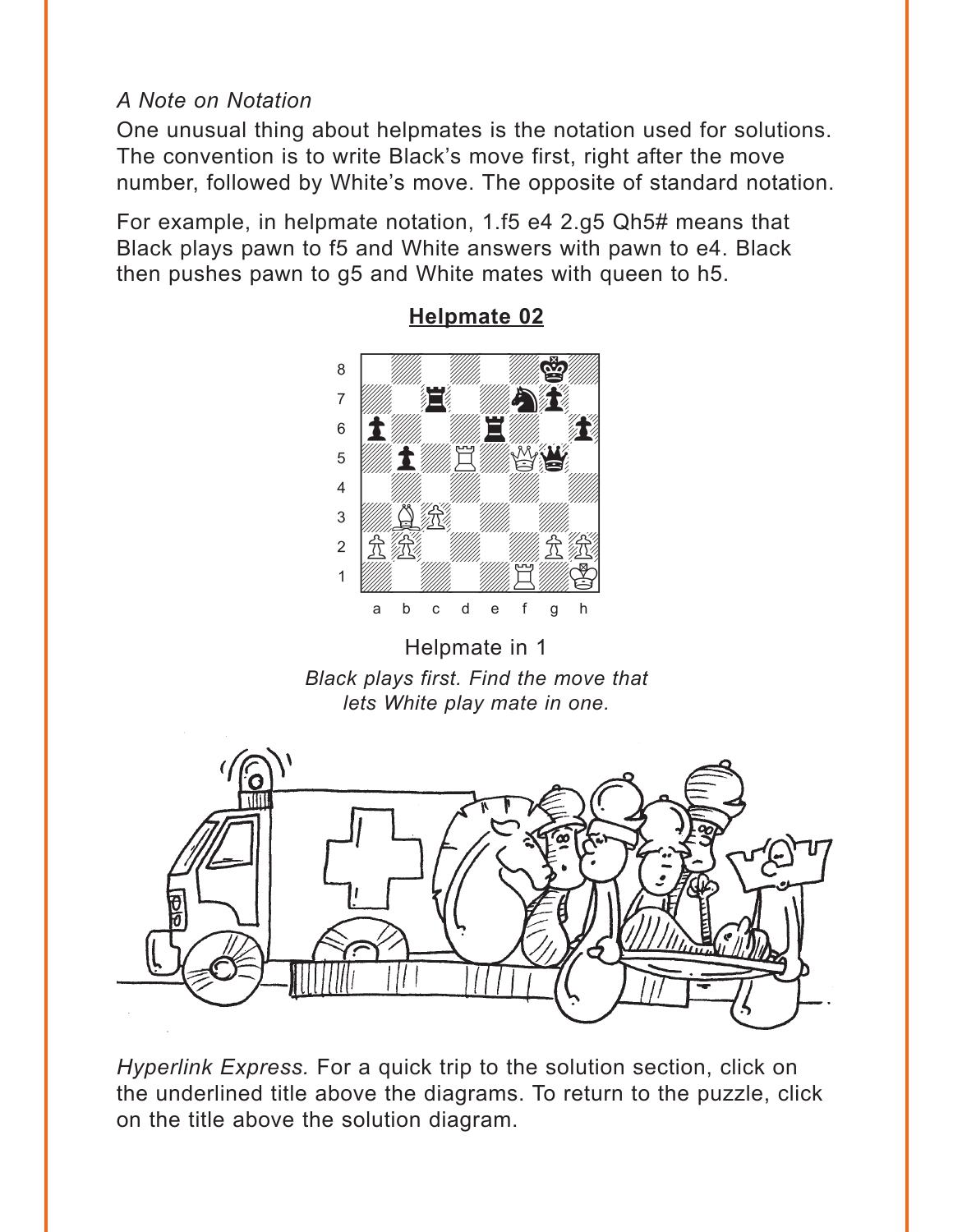<span id="page-2-0"></span>

Helpmate in 1 Black plays first. Find the move that lets White play mate in one.

The puzzles so far have been game-like positions, with lots of distractors. They are meant to be fun and quick exercises in chess vision.

We now shift to *problem-like positions* with longer solutions. Their purpose is to test your power of calculation.

The following three problems are *helpmates in two*. Black moves, White moves, Black moves, White mates. Not so easy. It's amazing how much can be hidden at a depth of 4-ply when both sides are working together.



#### **Helpmate 04**

Helpmate in 2 Black plays first. Find the sequence of moves that lets White mate on their second turn.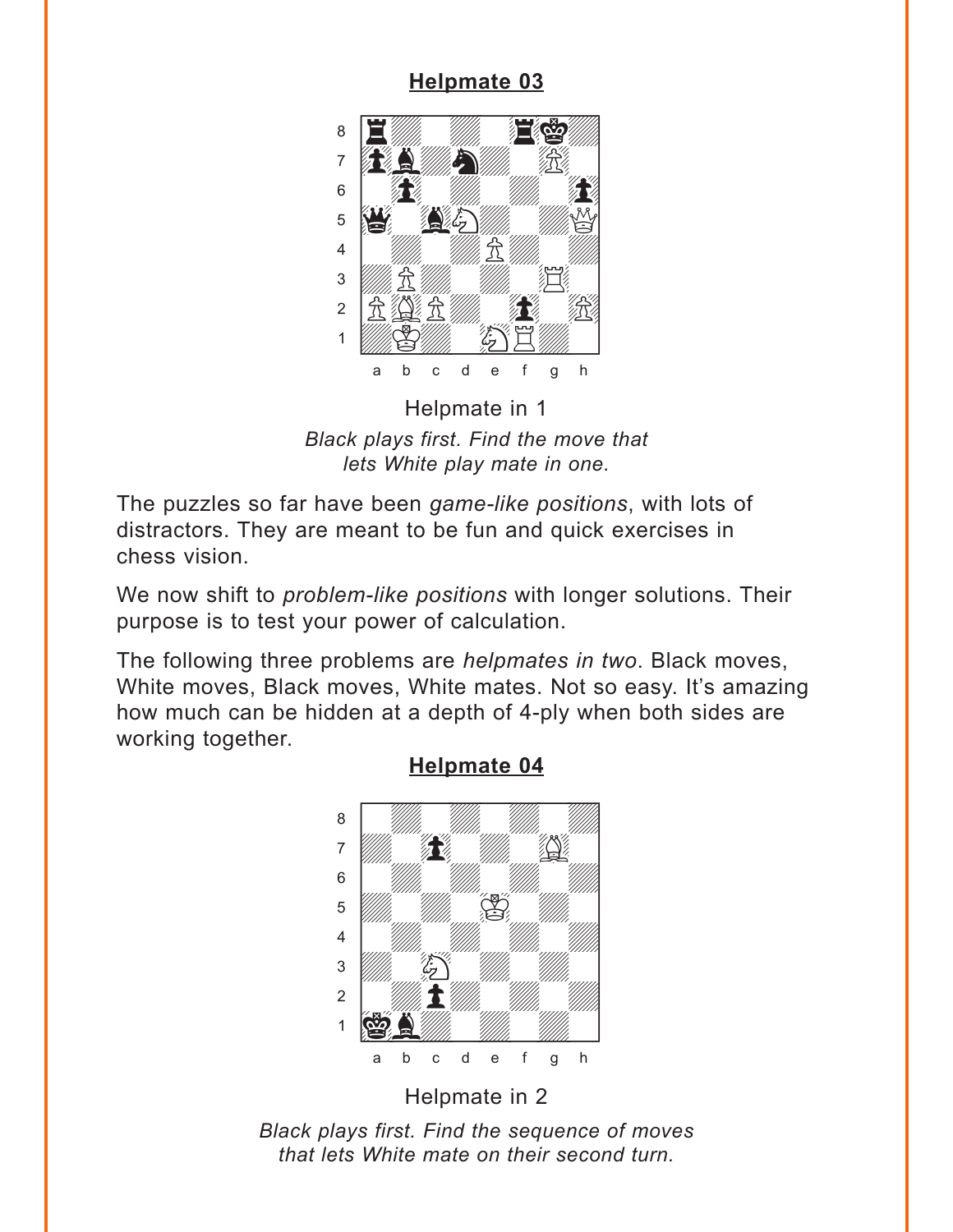<span id="page-3-0"></span>Are you ready for a serious problem? It's one of "Benko's Bafflers". That's the name of a *Chess Life* column written since 1967 by American/Hungarian grandmaster Pal Benko. It was the place I first saw a helpmate.



**[Helpmate 05](#page-10-0)**

Helpmate in 2

*Black plays first. Find the sequence of moves that lets White mate on their second turn.* 

That problem may have stumped some players. The next one will probably catch a few more. It's a "tough nut to crack" by Croatian composer Sveto Stambuk (1932- ).



**[Helpmate 06](#page-11-0)**

Helpmate in 2

*Black plays first. Find the sequence of moves that lets White mate on their second turn.*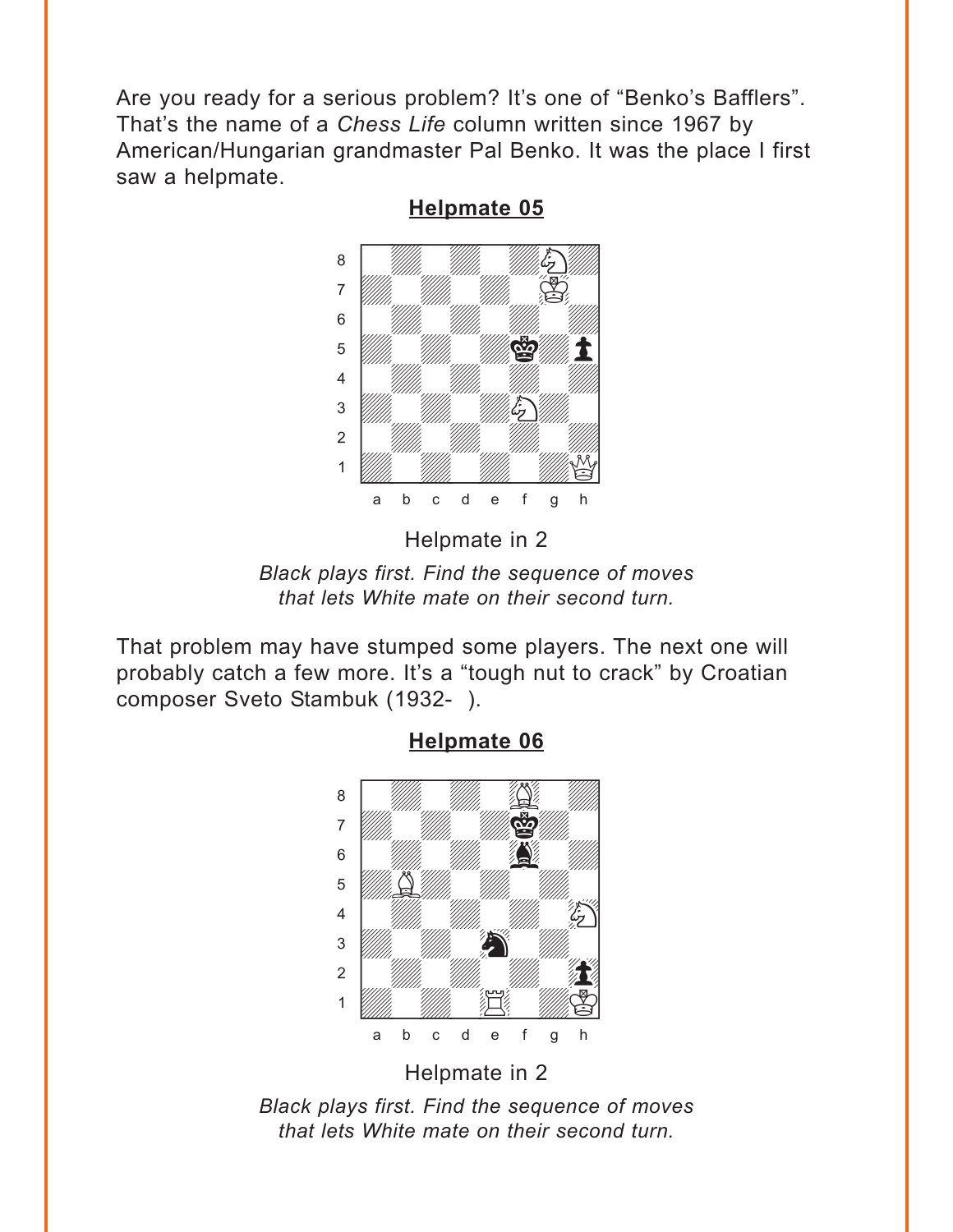## <span id="page-4-0"></span>*Origin of the Helpmate*

The *helpmate* was proposed as a new type of chess problem in 1854 by German master Max Lange (1832-1899). He compared the goal of the puzzle to the idea of always doing good, even towards your enemy.



**Max Lange**

This problem is a version of the position that Lange used to illustrate his concept in the magazine *Schachzeitung*.



**[Helpmate 07](#page-11-0)**

*Black plays first. Find the sequence of moves that lets White mate on their third turn.* 

Besides being one of the top players in Europe, Max Lange was also a chess writer, composer, and organizer. He is most famous for the opening that bears his name, the *Max Lange Attack*, a sharp line which can arise from the Two Knights Defence or the Scotch Game. 1.e4 e5 2.Nf3 Nc6 3.Bc4 Nf6 4.d4 exd4 5.0-0 Bc5 6.e5 or 3.d4 exd4 4.Bc4 Bc5 5.0-0 Nf6 6.e5. See diagram next page.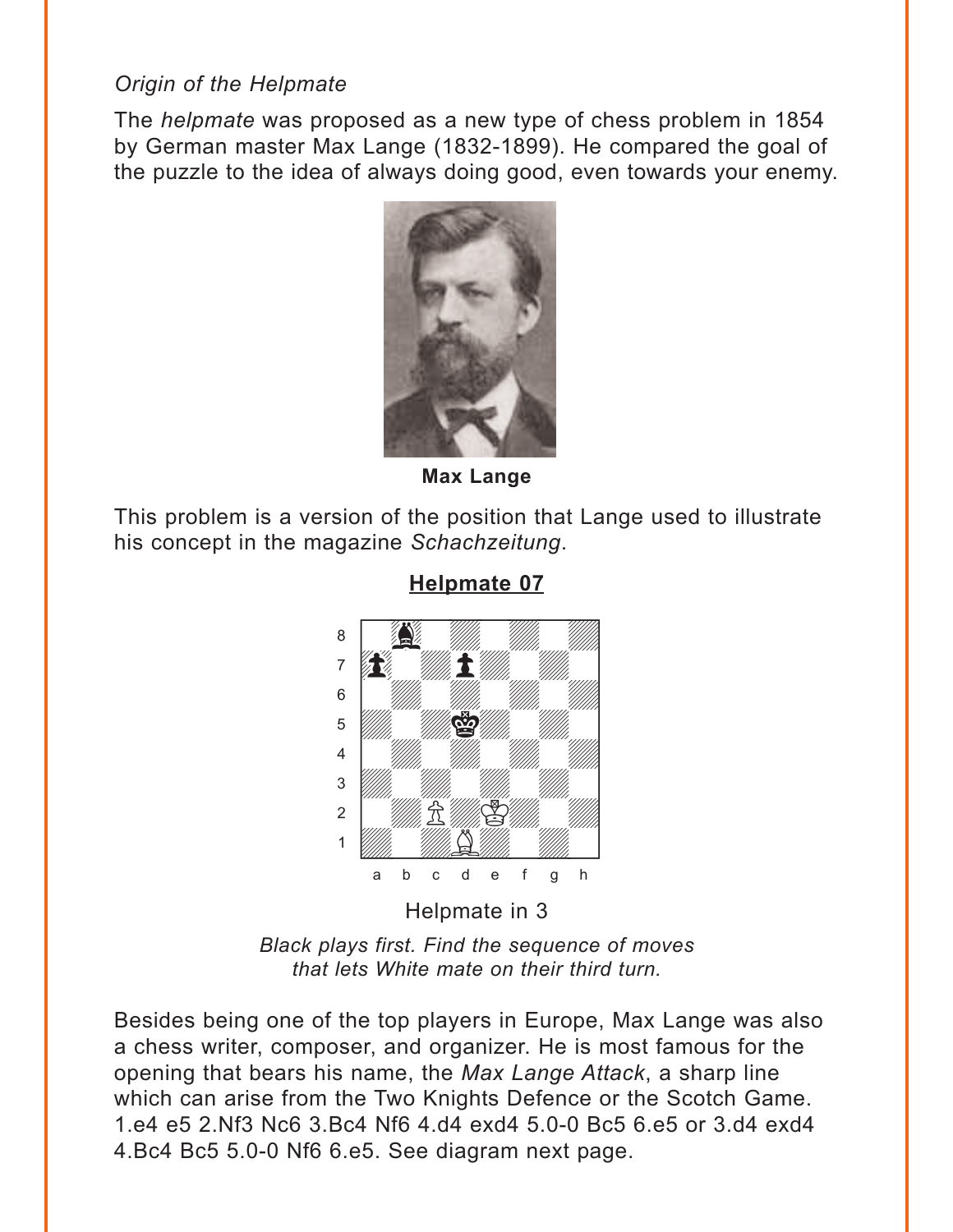<span id="page-5-0"></span>

Like the Ruy Lopez (1.e4 e5 2.Nf3 Nc6 3.Bb5), his first name is always included. Nobody ever says "the Lange Attack". I wonder why it isn't the Henry Bird Opening (1.f4) and the Pal Benko Gambit (1.d4 Nf6 2.c4 c5 3.d5 b5). Or how about the Horatio Caro - Marcus Kann Defence!? (1.e4 c6).

The first problem "properly" posed as a helpmate was by Samuel Loyd in 1860. Unfortunately, it was later cooked when a dual solution was discovered. Here is a corrected version of the helpmate's grand debut.



**Helpmate 08** 

Helpmate in 3

Black plays first. Find the sequence of moves that lets White mate on their third turn.

For a long time, there was no accepted name for this kind of problem. The term "helpmate" was first used in 1897 by Thomas B. Rowland and Frideswide F. Rowland in their book The Problem Art.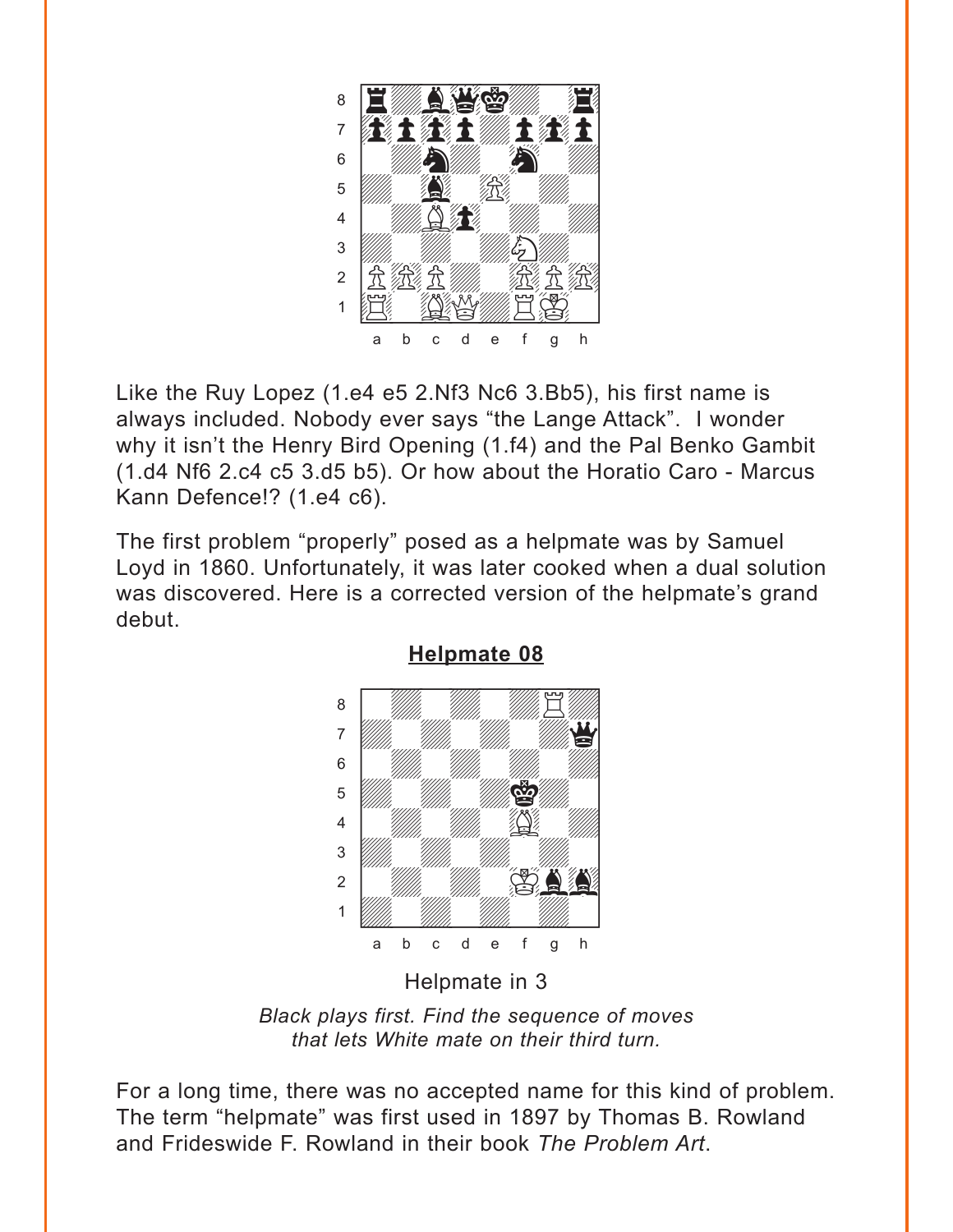<span id="page-6-0"></span>Interest in helpmates continued to grow, and by the 1920s, it was firmly established as a problem-type. Here is a clever miniature from 1928 by Czech composer Josef Jána.

**[Helpmate 09](#page-16-0)**



Helpmate in 3

*Black plays first. Find the sequence of moves that lets White mate on their third turn.* 

About half of all helpmates are two-movers. Another quarter are three-movers. Except for the occasional helpmate in one, the rest are *multi-movers* with four or more moves per side.

The *stump potential* of longer helpmates is sometimes "off the scale". But our final puzzle is the lightweight variety. We'll save the heavy stuff for another day.



#### **[Helpmate 10](#page-17-0)**

*Black plays first. Find the sequence of moves that lets White mate on their fifth turn.*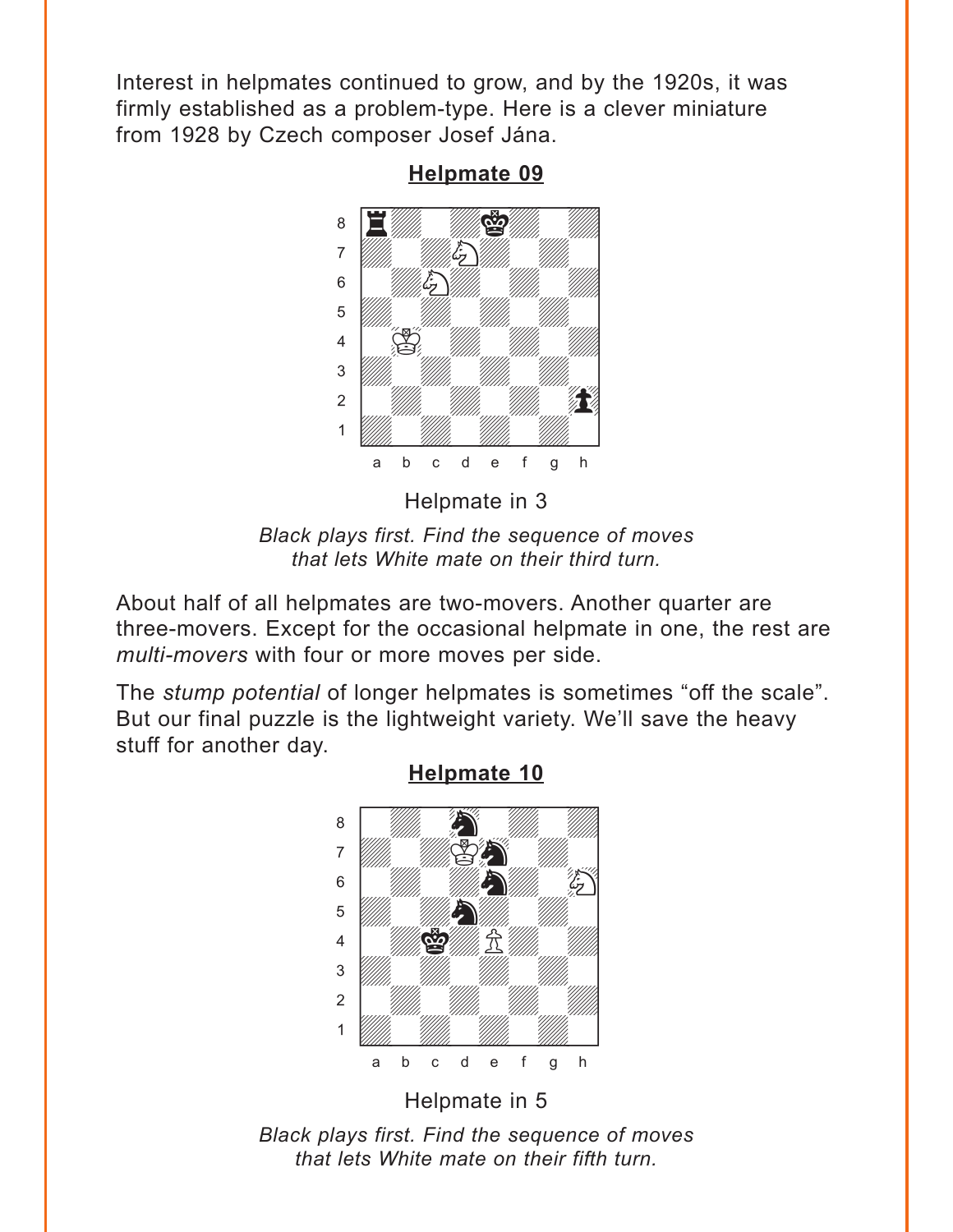#### <span id="page-7-0"></span>FOUR WEEKS and counting!

The deadline for the *Chess Cafe Puzzlers Cup* is midnight Hawaiian time (Greenwich -10) on October 31. Yes, we will be staying up that late to receive your winning entry!



# **SOLUTIONS**

*PDF hyperlinks*. You can advance to the solution of any puzzle by clicking on the underlined title above the diagram. To return to the puzzle, click on the title above the solution diagram.

**[Helpmate 01](#page-0-0)**

J. Coakley 2006 *Winning Chess Puzzles For Kids*



In helpmate notation, the black move is always written first, immediately after the move number. Like so ...

|   | <b>BLACK</b> | <b>WHITE</b> |
|---|--------------|--------------|
| 1 | Qh8          | Qb3#         |

An "unstrategic retreat" by the black queen obstructs h8 and eliminates the possibility of blocking a check along the a2-g8 diagonal.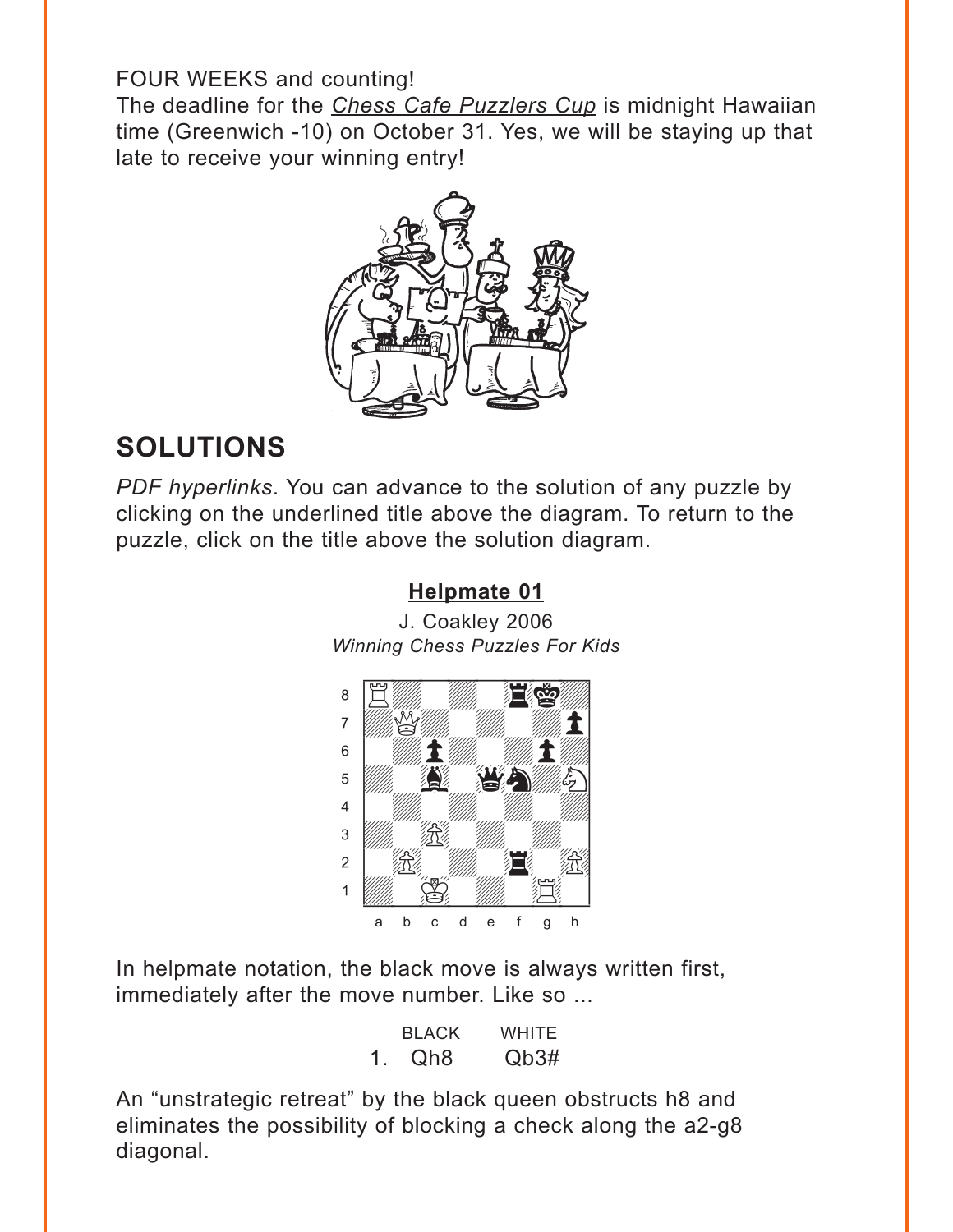<span id="page-8-0"></span>J. Coakley 2006 *Scholar's Mate 81 Winning Chess Puzzles For Kids* w\_\_\_\_\_\_\_\_w



The black rook obstructs the black queen's defence of d8 and partially clears the a2-g8 diagonal. When the white rook also leaves that diagonal, another defender of d8, the black knight on f7, is pinned by the white bishop on b3. A lot of tactics for a one-mover!

#### **[Helpmate 03](#page-2-0)**





The crowd-pleasing double knight promotion! An old theme that never quite wears out.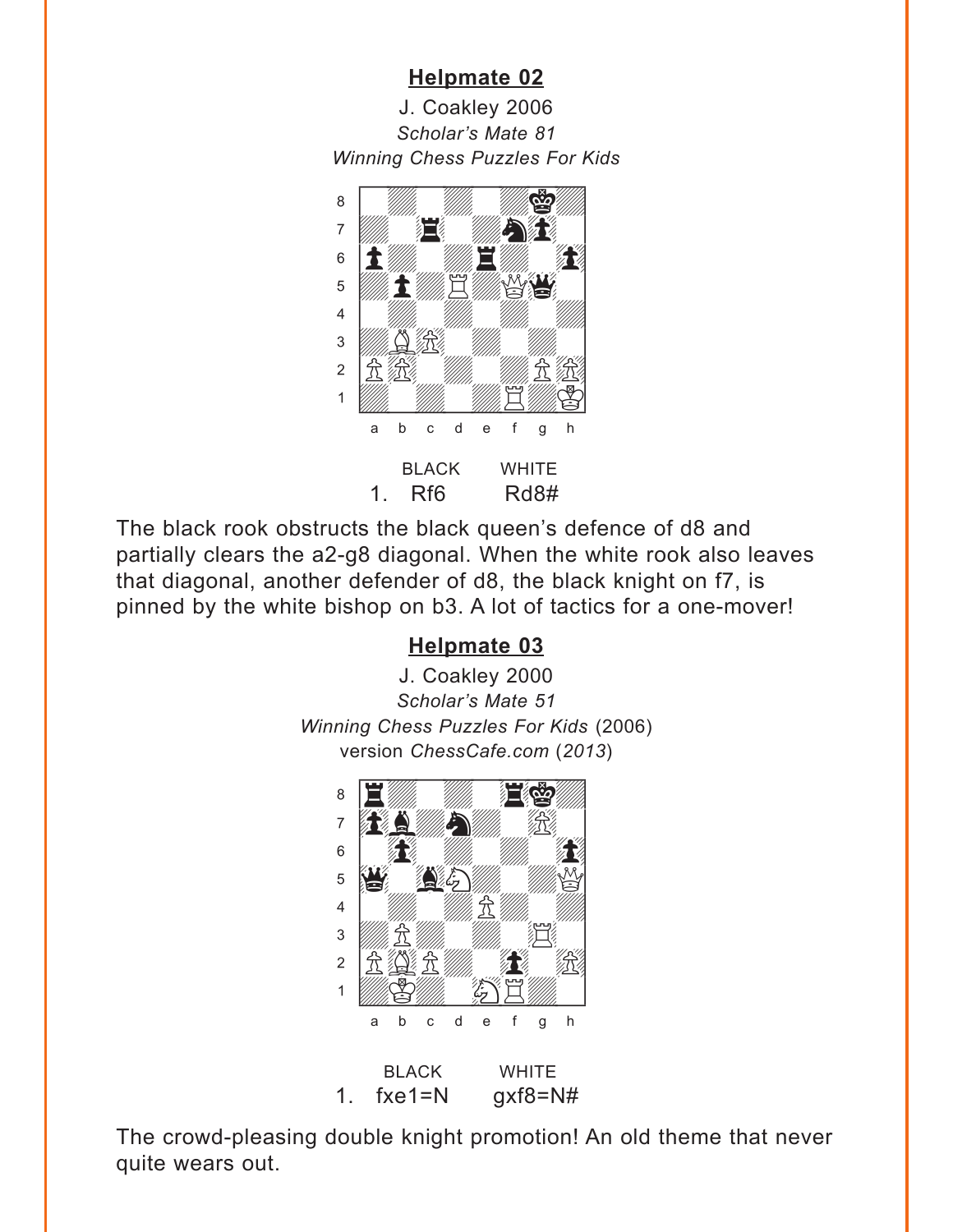<span id="page-9-0"></span>J. Coakley 1977 version *ChessCafe.com* (2013)



A rare *lone bishop* mate. Without the black pawn on c7, White could also play Kd6#. Maybe the puzzle is better that way!?

I didn't make many problems way back then, but this unpublished helpmate was composed in 1977. Let's not count the years.

Here is an updated version, built up to three moves.



# **Helpmate 04b**

Two bishop promos on the same square!?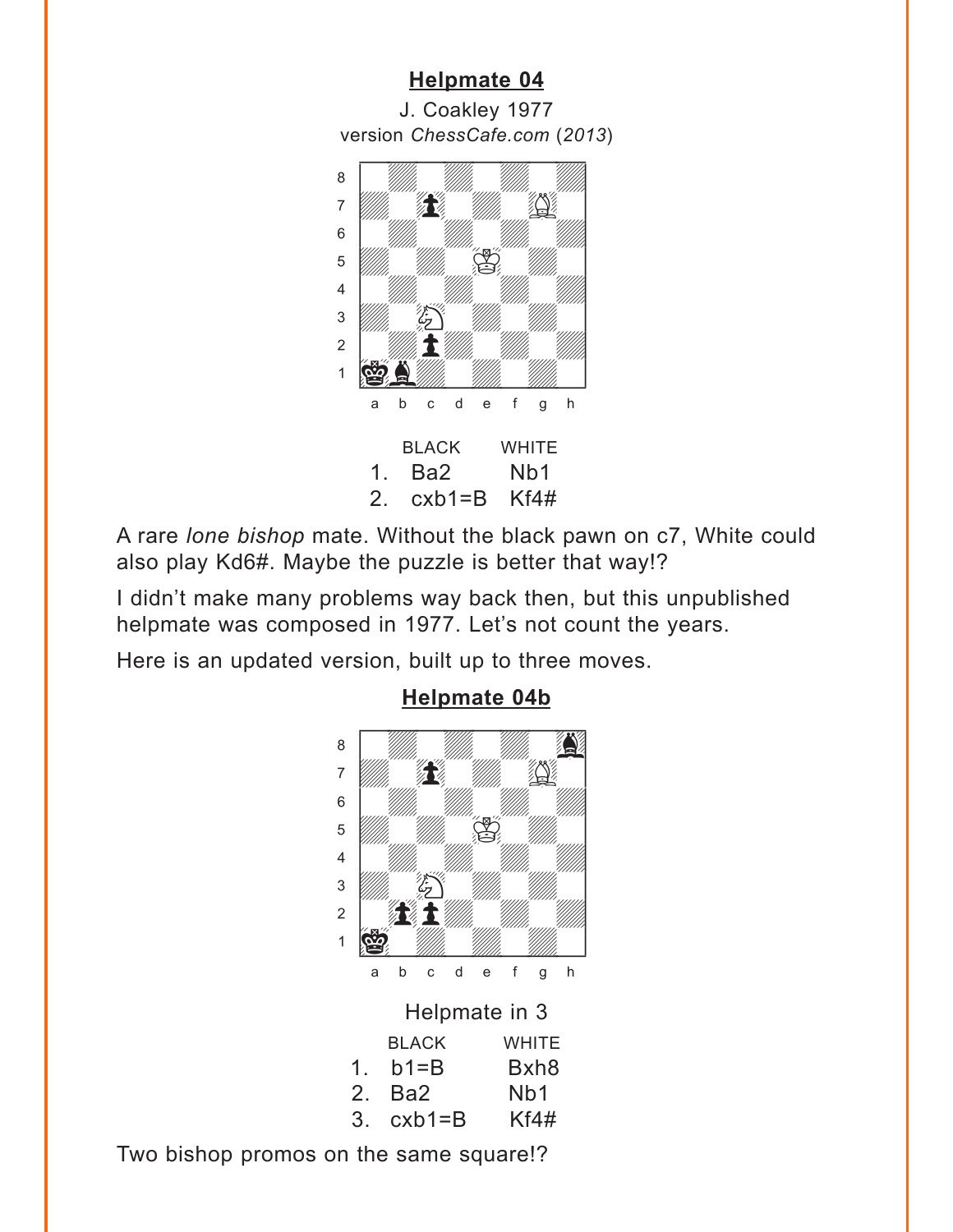<span id="page-10-0"></span>

An awesome queen sack followed by a classic KNN vs. K checkmate.

I don't know if this helpmate ever appeared in Pal Benko's *Chess Life* column. But it certainly is a baffler!

An interesting feature of the problem is that it can also be solved as a **helpmate in 1.5**. White plays first, and Black replies with a move that allows White to mate the black king.

This "puzzle within a puzzle", with White to move first instead of Black, is known as *set play*. It is intentionally added to a problem by the composer to enhance its aesthetic appeal.

|                | <b>Set Play</b> |       |
|----------------|-----------------|-------|
|                | <b>BLACK</b>    | WHITE |
| $\mathbf{1}$   |                 | Kf8   |
| 2 <sub>1</sub> | Kg6             | Qb1#  |

An inspired retreat by the white king.

Notice that even in *set play*, with White going first, helpmate notation still puts the black moves immediately after the move number. White played 1...Kf8!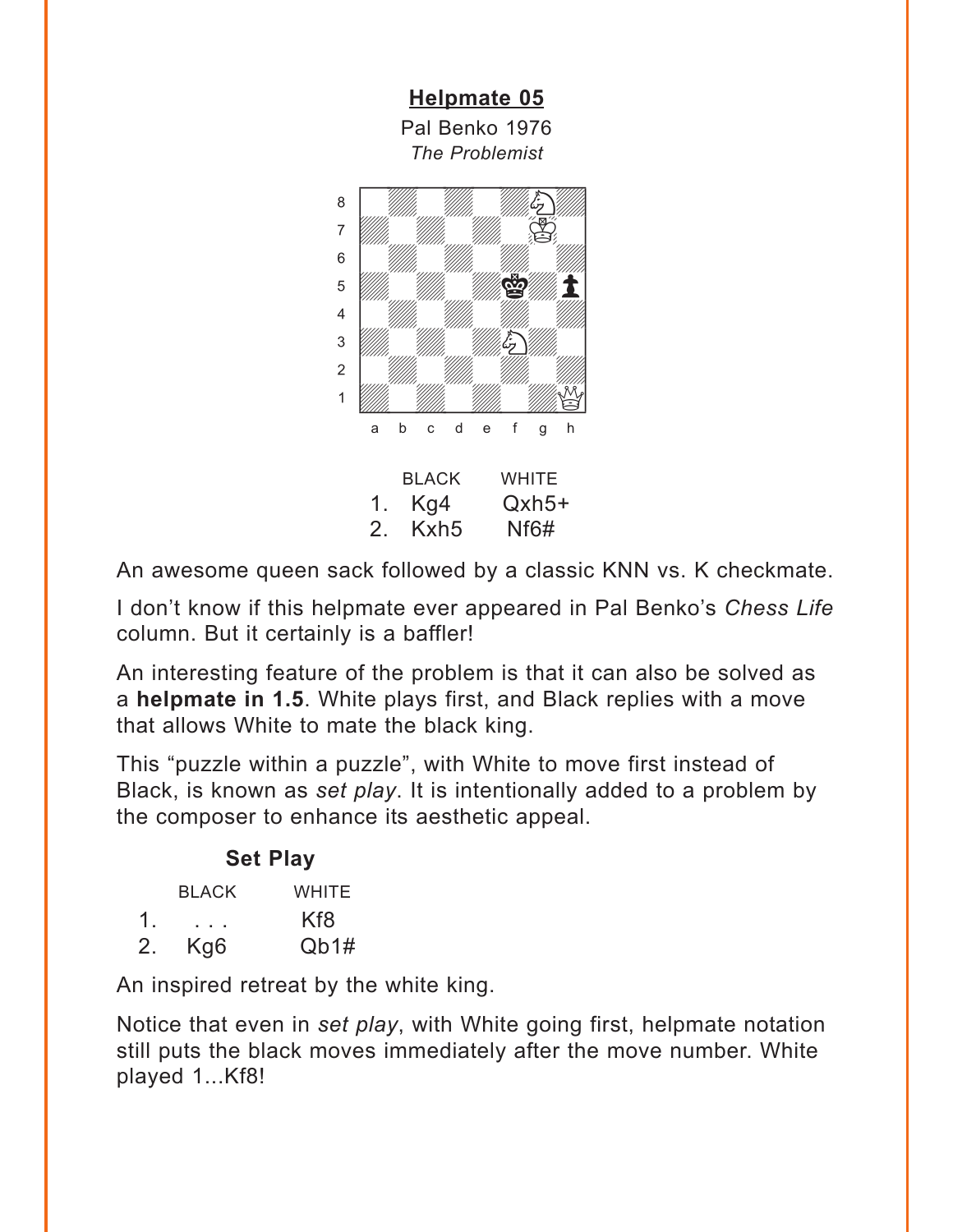<span id="page-11-0"></span>**[Helpmate 06](#page-3-0)** Sveto Stambuk 1951 *Sahovski Vjesnik* where  $\frac{1}{2}$  is the set of  $\frac{1}{2}$  in the set of  $\frac{1}{2}$ 



The mating pattern with Bh6 and Bc4# is not hard to see. The tricky thing is to find a hiding place for the black knight! With two turns, the knight can reach twenty-one different squares, but the corner a1 is the only spot that doesn't interfere with the mate. A remarkable concept.

# **[Helpmate 07](#page-4-0)**

Max Lange 1854 *Schachzeitung version* J. Coakley, *ChessCafe.com 2013*

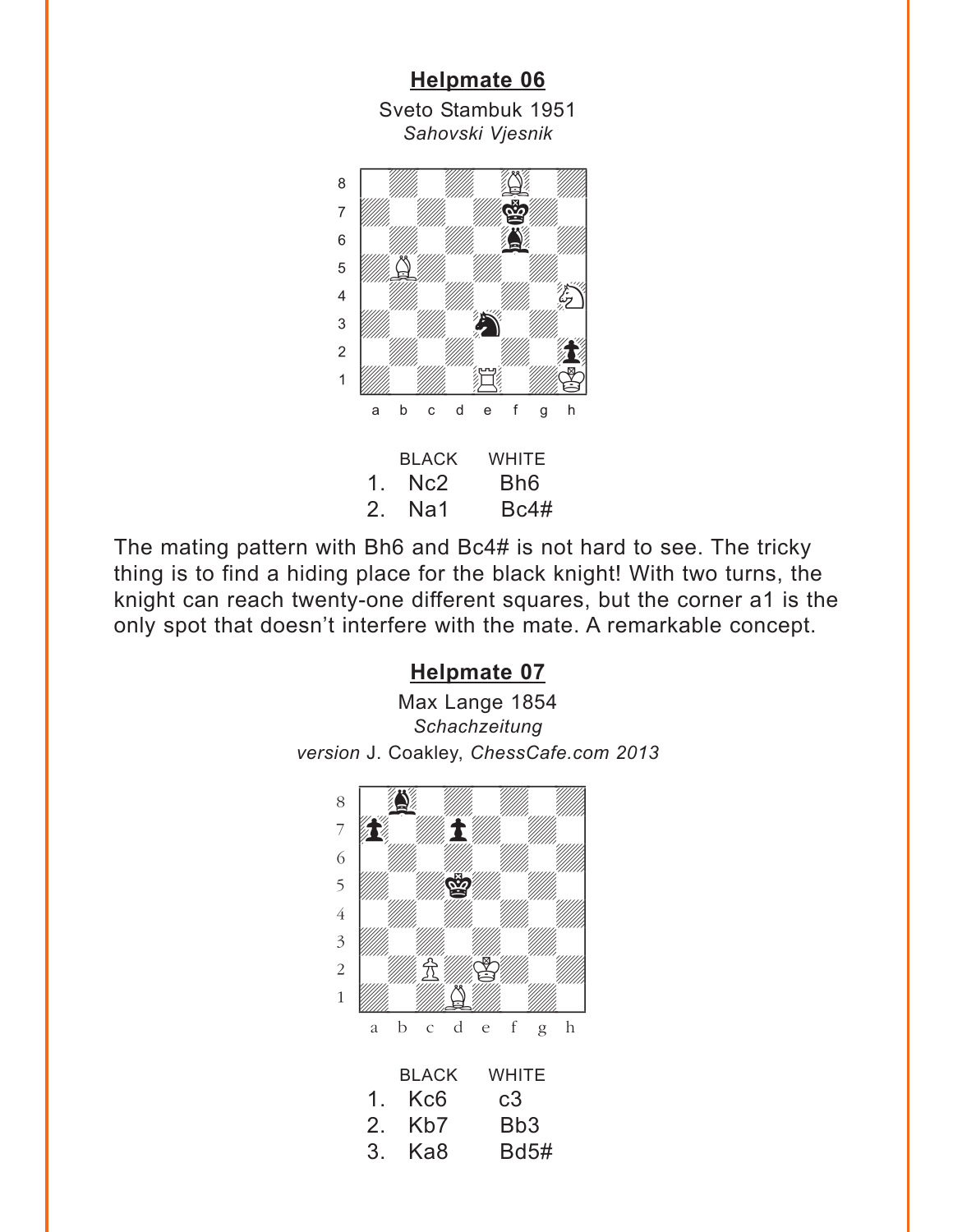The diagram below shows the original position given by Max Lange. It is White to play, so the problem is actually a *helpmate in 2.5* moves.



The problem is cooked because there are 92 solutions, starting with any first move by White. Lange gave this line (in standard notation).

|                | <b>WHITE</b> | <b>BLACK</b>     |
|----------------|--------------|------------------|
| $1 \quad$      | a3           | K <sub>b</sub> 7 |
| 2 <sup>1</sup> | Ba2          | Ka8              |
| 3 <sub>l</sub> | <b>Bd5#</b>  |                  |

Two leading authorities on helpmates, Hilmar Ebert and Hans Gruber, discuss this problem at length in their excellent book called *Early Helpmates* (German 2001). They point out that the Lange position can be converted into a sound *helpmate in two* by placing the white pawn on d3 instead of a2. The solution is then 1.Kb7 Ba2 2.Ka8 Bd5#.

# *Puzzling Side of Helpmates, part A*

Isn't it odd that almost all helpmates have an *integral* number of moves (2, 3, 4, etc.)? What's wrong with *mixed numbers* like 1.5 or 2.5? Such helpmates are obviously possible, as shown by the original Lange position and the *set play* in the problem by Pal Benko.

Perhaps the most economical setting for some helpmate themes is a mixed number of moves!?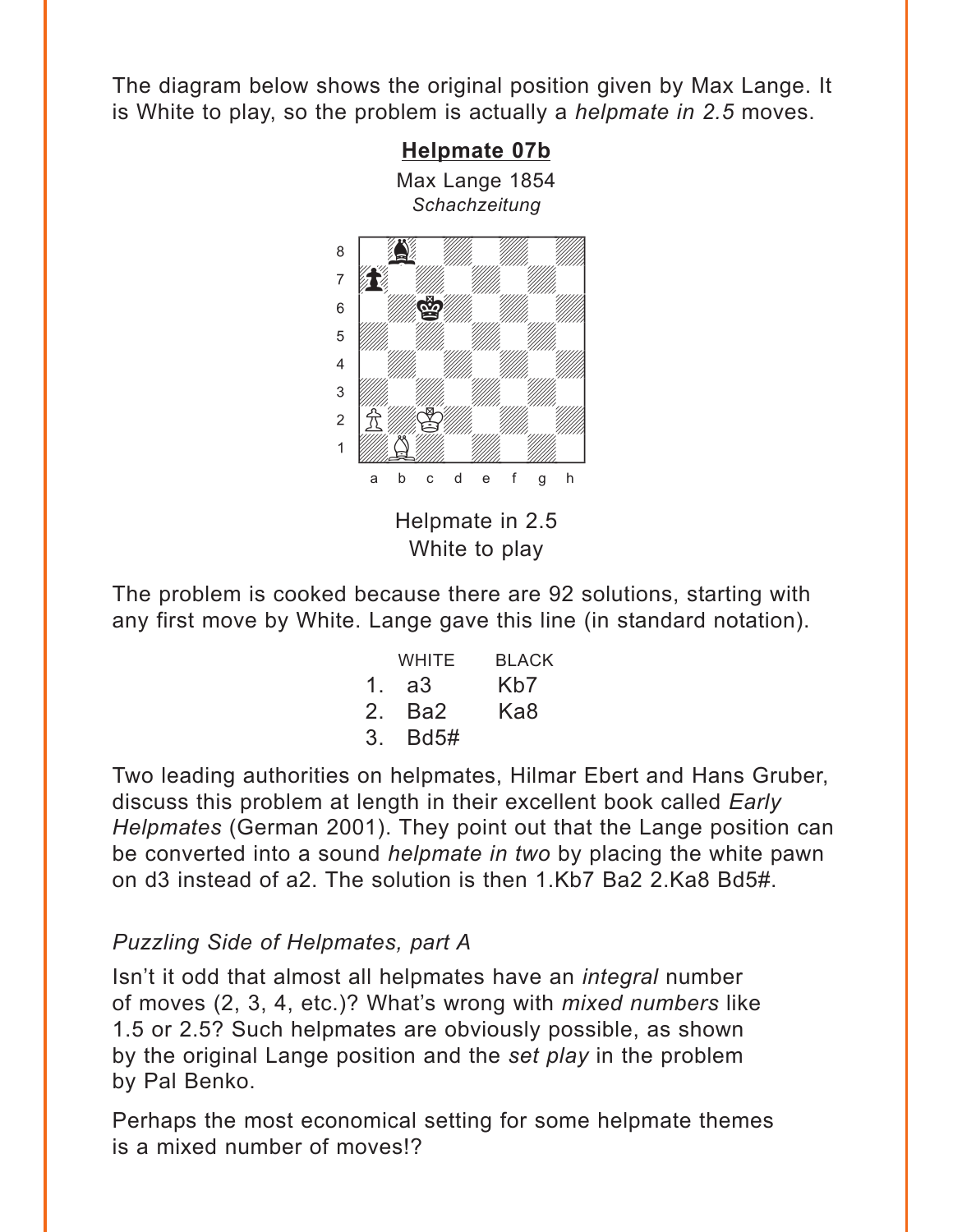<span id="page-13-0"></span>



White's first two moves set up a double check ambush. In the mating position, both checkers are under attack by black bishops and both checks are blockable by the black queen. One goal of the problem is to demonstrate the full tactical power of a double check.

Loyd's helpmate in the *Chess Monthly* was accompanied by a story called *The Sin of the Nuns*, an elaborate tale about a chess game between two nuns in sixteenth century Portugal. Sister Maria, who usually won their games, was playing poorly. Her mental abilities had been diminished by eating an apple, the forbidden fruit. Nevertheless, a clever "stratagem" assured her victory. She offered her opponent an apple! At first Sister Anna declined, but she didn't resist for long. After she ate the apple, her chess skill suffered so badly that Sister Maria mated her in three moves. "How did she do it?"

It is not known if the story was written by Sam Loyd or by Willard Fiske, the editor of *Chess Monthly*. Perhaps it was a collaboration.

Here is Loyd's original problem.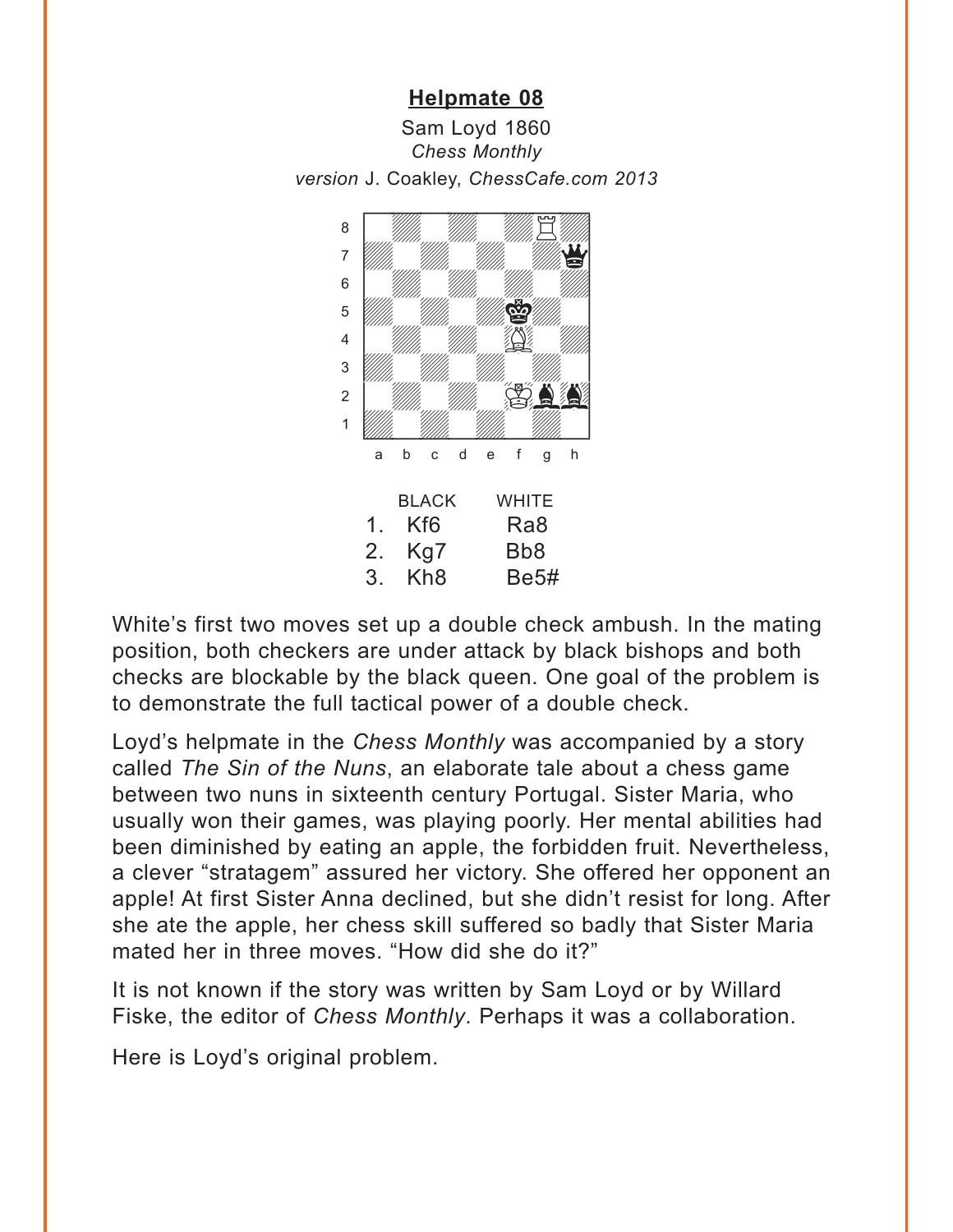

Sam Loyd 1860

It is cooked because of this second solution:

| <b>BLACK</b> | WHITE             |
|--------------|-------------------|
| $1.$ Bf3     | $Kc3$ (or $Kc4$ ) |
| 2. Ke4       | Rd8               |
| 3. Qf5       | Rd4#              |

Sam Loyd later repaired the position by removing the black bishop on g2. This eliminates the second solution.

Sam Loyd 1878



The fix works, but the double check is now less impressive without an attack on the rook at a8. I preferred to uncook the problem by placing the white king on f2 rather than d4, thereby preserving both black bishops.

It has been noted by many commentators that the bishop on h2 is not necessary in this position. The problem is still sound without it.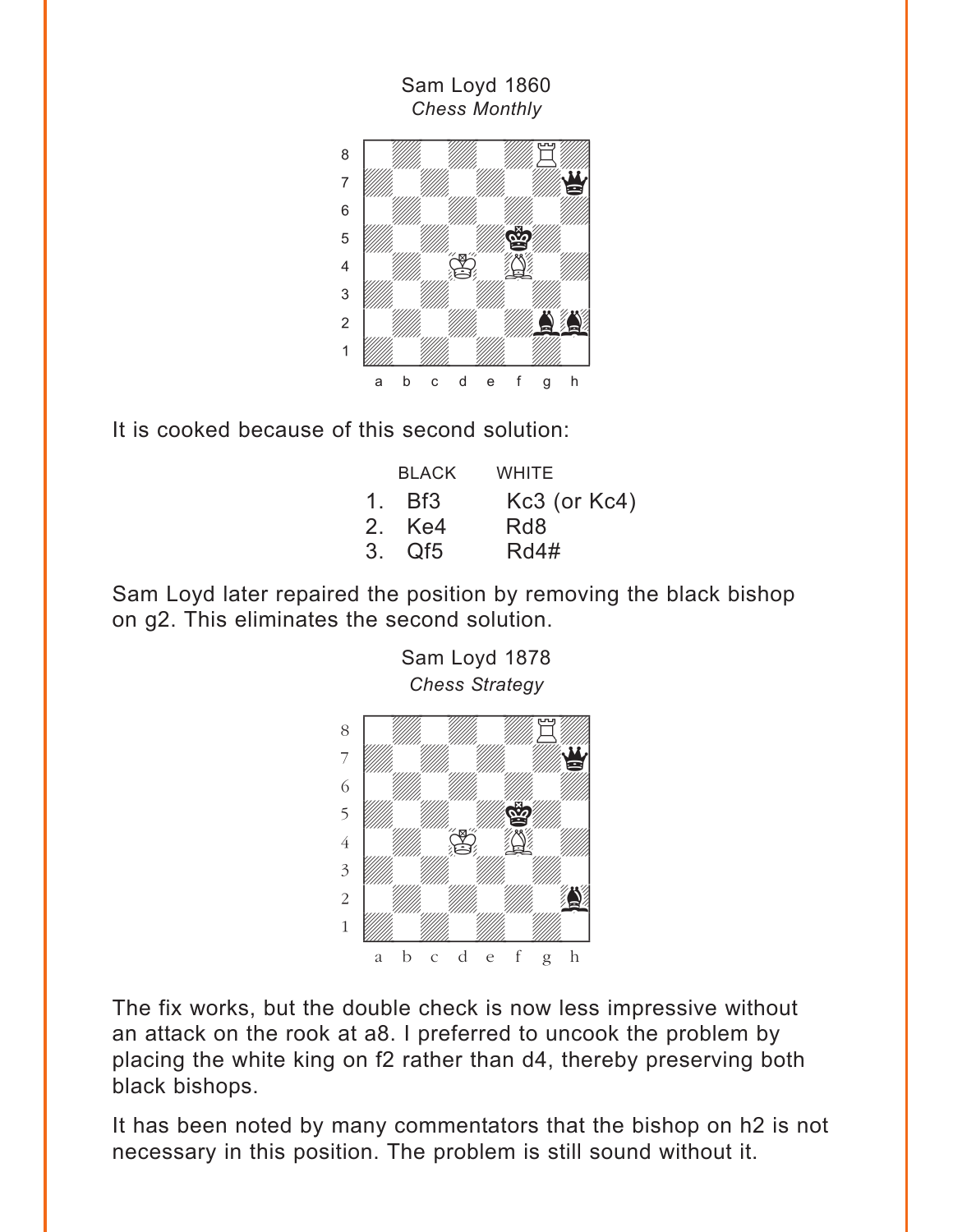## *Puzzling Side of Helpmates, part B*

Why is there a special kind of notation for helpmates? Standard notation would work fine.

Writing the black move first is unnatural. Many players, including me sometimes, find it confusing.

When Max Lange, the "inventor of the helpmate", gave a solution to Loyd's problem in his *Handbuch der Schachaufgaben* (1862), it was written like this: 1...Bf3 2.Kc4 Ke4 3.Rd8 Qf5 4.Rd4#. That is the same way that computer programs show the moves when a helpmate position is entered. It's also the same way that we write solutions for tactical exercises with Black to play.

I don't see the plus side of helpmate notation. The only good argument in its favour is that it's been the convention for over a century!

# *Puzzling Side of Helpmates, part C*

Why does Black move first in helpmates? In all other types of chess problems, White goes first.

The precedent was set by Sam Loyd in 1860. In the first helpmate ever published, the stipulation was "Black to play". But it could have been different. Take a look at this *reverse perspective* of the game between Sisters Anna and Maria.



# **Helpmate 08\***

Helpmate in 3

*White plays first. Find the sequence of moves that lets Black mate on their third turn.*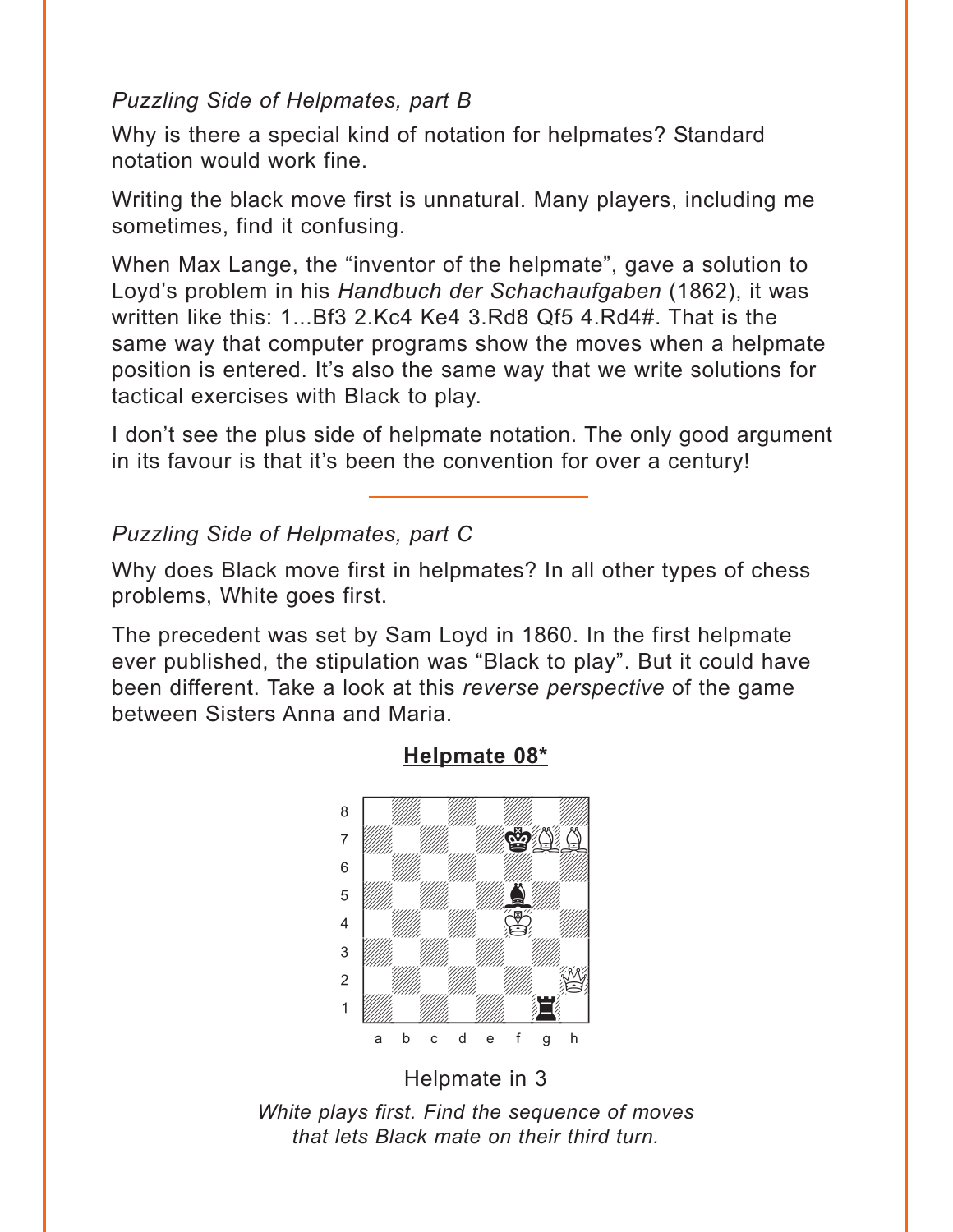|                | WHITE           | <b>BLACK</b> |
|----------------|-----------------|--------------|
| 1 <sup>1</sup> | Kf <sub>3</sub> | Ra1          |
| $2_{\cdot}$    | Kg <sub>2</sub> | Bb1          |
| 3.             | Kh1             | <b>Be4#</b>  |

<span id="page-16-0"></span>Consider the *selfmate,* another common type of problem. White moves first and **forces** Black to checkmate the white king.

A helpmate is essentially an *unforced selfmate*. One side moves first and the other side **assists** with mating the first side's king.

If helpmates were colour-coordinated with selfmates, then White would move first in helpmates and Black would assist with checkmating the white king. As a bonus, there would be no reason for special notation.

Of course, with 100,000 helpmates already in the books, it's a little late to change things now.

#### **[Helpmate 09](#page-6-0)**

Josef Jána 1928 *Neues Grazer Tagblatt* 



Underpromotion, castling, and nimble knights. Who could ask for more?

Castling is allowed in chess problems unless it can be proven that the king or rook moved previously.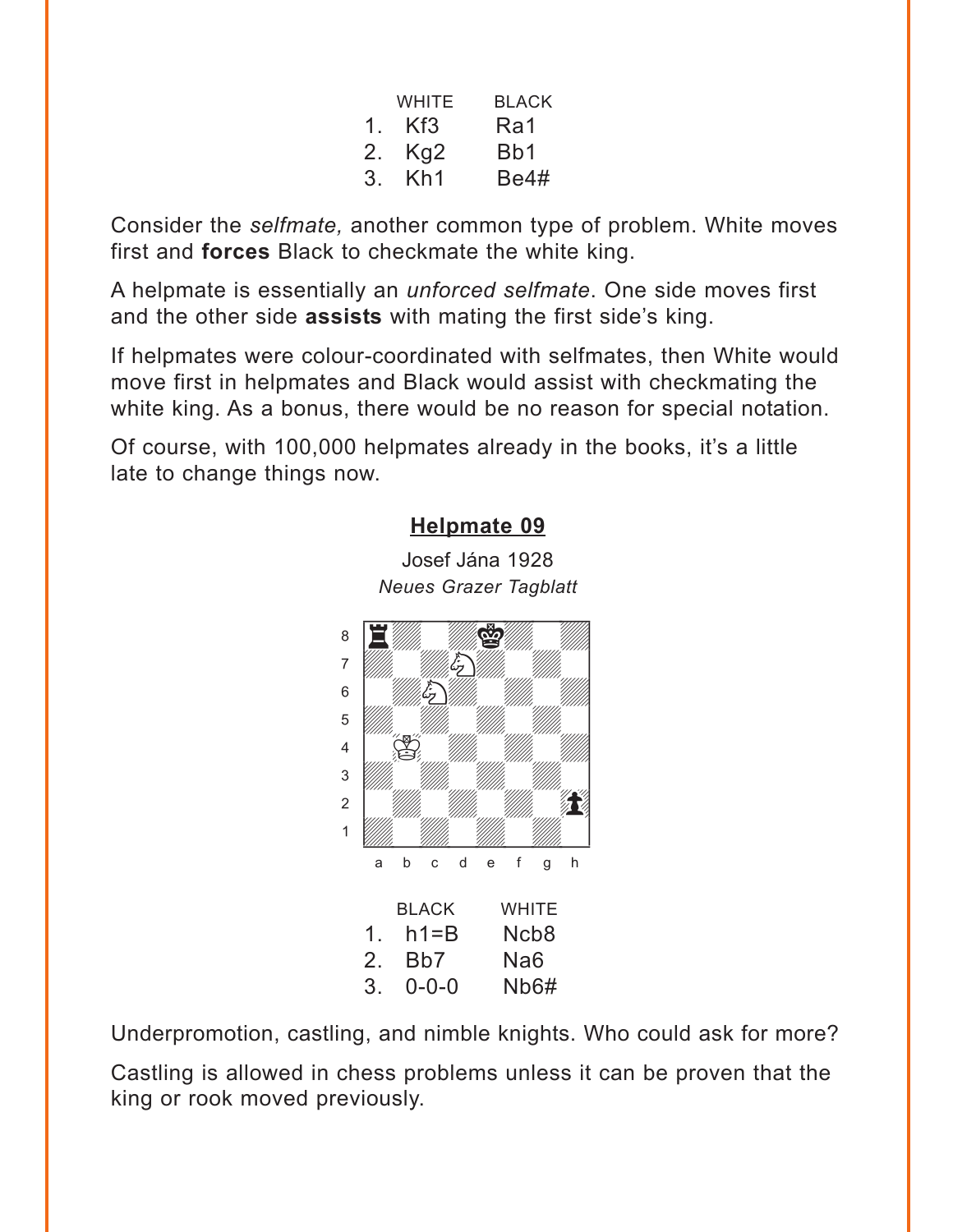<span id="page-17-0"></span>

A trail of fallen knights leads to the coveted KNN vs. K mate. The trickiest thing in this puzzle is realizing that the black king must journey across the board to f8.

Do you have time for one more?

#### **[Helpmate 10b](#page-18-0)**

Alexandru Nagy 1931 *Revista Româna de Sah*



Helpmate in 6